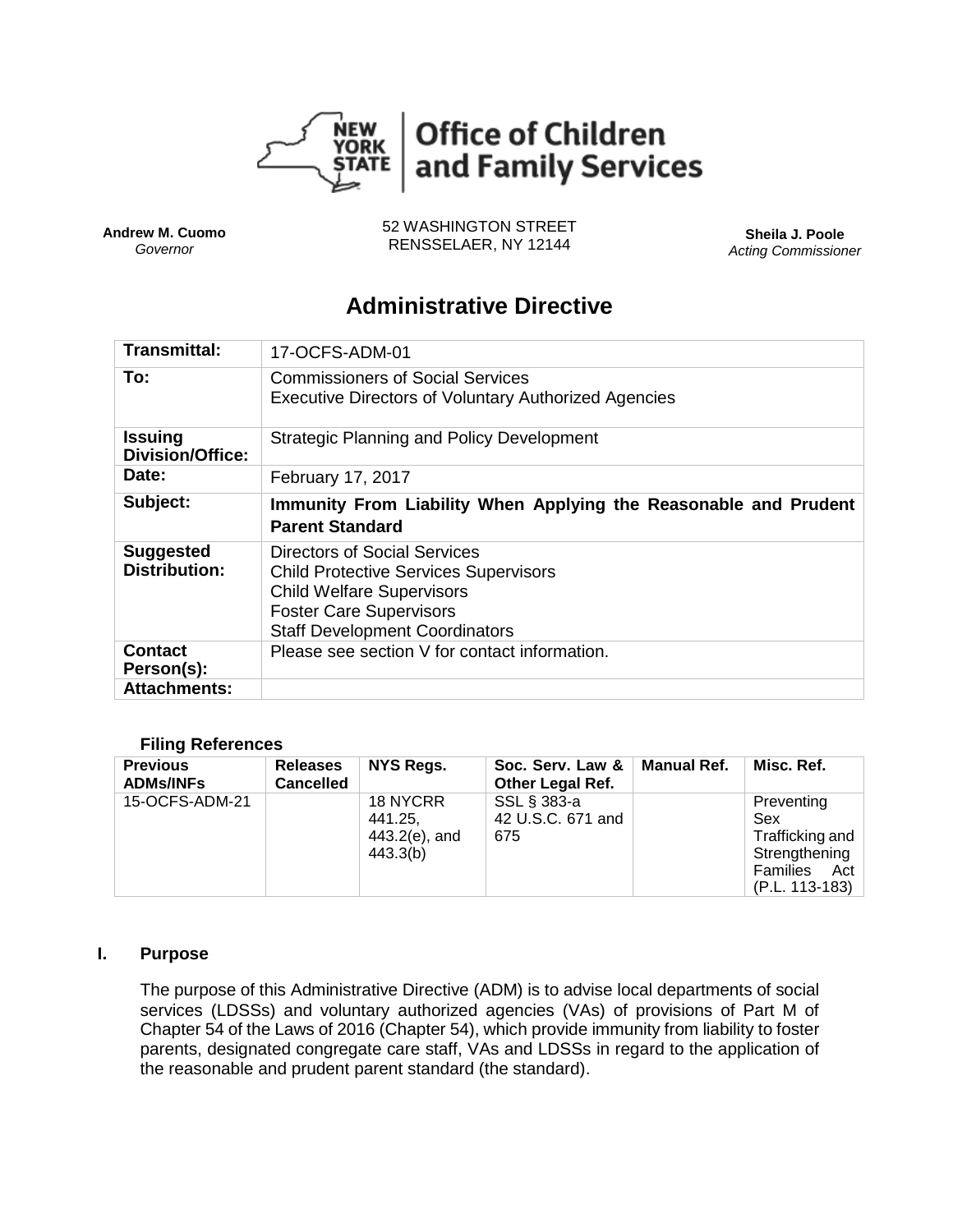## **II. Background**

The federal Preventing Sex Trafficking and Strengthening Families Act [the Act] (P.L. 113- 183), which was signed into law by President Obama on September 29, 2014, amended various provisions of Title IV-E of the Social Security Act (SSA). Section 111 of the Act requires states to support normative experiences for children in foster care through the implementation of the standard. The standard provides for a foster parent or a designated employee of a child care facility to make careful and sensible parental decisions that maintain the health, safety, and best interests of a child. These decisions include those that relate to the child's participation in extracurricular, enrichment, cultural, and social activities, and must be made in a way that protects the child while allowing for normative experiences. The Act also requires states to provide caregivers with "knowledge and skills relating to the reasonable and prudent parent standard for the participation of the child in age or developmentally-appropriate activities, including knowledge and skills relating to the developmental stages of the cognitive, emotional, physical, and behavioral capacities of a child, and knowledge and skills relating to applying the standard to decisions such as whether to allow the child to engage in social, extracurricular, enrichment, cultural, and social activities."<sup>1</sup> States are also required to establish policies related to the liability of foster parents and congregate care staff who apply the standard. The Act did not expressly clarify how state policies must address such issues as immunity from liability.

On September 25, 2015, OCFS issued 15-OCFS-ADM-21, *Supporting Normative Experiences for Children, Youth, and Young Adults in Foster Care: Applying a Reasonable and Prudent Parent Standard*. The ADM provided information to LDSSs and VAs on the requirement to implement the standard and to provide training to caregivers. It also addressed the statutory and regulatory requirements regarding the implementation and application of the standard that took effect on September 1, 2015. Suggestions on how to reduce the liability of caretakers who apply the standard were included; however, at the time the ADM was released, there were no specific statutory or regulatory liability protections for caregivers.

The introduction of the standard raised the issue of liability for caregivers and agencies who apply the standard, allowing children in foster care to participate in age and developmentally appropriate activities. The concern was that if a child sustained an injury while participating in any of these activities, the decision-maker could be held liable for these injuries. Youth in foster care also voiced a concern that caregivers are too worried about potential liability issues to allow them to participate in these activities. It became apparent from these and other conversations, that in order to effectively implement the standard with children in foster care, statutory changes would need to be made in order to address the potential liability of the caregivers and agencies who would be applying the standard. Therefore, OCFS proposed immunity language that was enacted as Chapter 54. Chapter 54, which was signed into law by Governor Andrew Cuomo on April 4, 2016, amended the Social Services Law (SSL) to include a new section 383-a titled "Immunity from liability for application of the reasonable and prudent parent standard."

In addition to addressing the subject of immunity from liability, Chapter 54 expressly states that caregivers must apply the standard when deciding whether or not to allow a child in foster care to participate in age or developmentally appropriate extracurricular, enrichment,

 $\overline{a}$ 

 $142$  USC § 671(a)(24).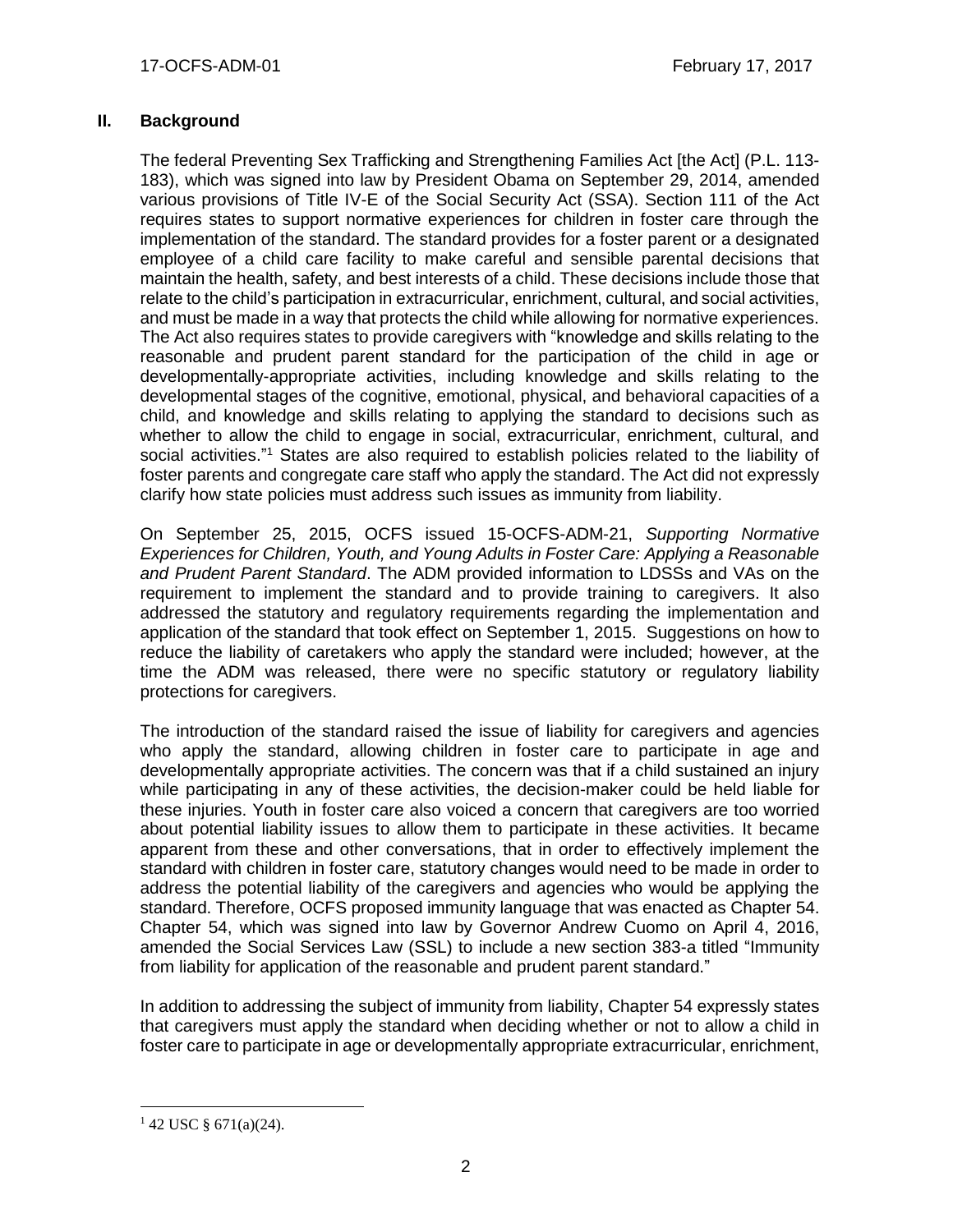cultural, or social activities. When such decisions require input or permission from an LDSS or VA, such LDSS or VA must also apply the standard in its decision making.<sup>2</sup>

#### **III. Program Implications**

Chapter 54 defined specific terms and conditions involved with the standard. The definitions are consistent with those set forth in the Act and in 18 NYCRR 441.25, and are as follows:

Caregiver: the following person or entity at the time that such person or entity was responsible for the care of the foster child or children:

- A foster parent who has been trained in the standard in accordance with federal statute and OCFS regulations;<sup>3</sup> or
- The employee of a child care facility operated by an LDSS or VA that is designated to apply the standard who has been trained in the standard in accordance with federal statute and OCFS regulations.<sup>4</sup>

Child: a child who is in foster care or who was in foster care at the time the standard was applied.

Child care facility: an institution, group residence, group home, agency operated boarding home, or supervised independent living program.

Reasonable and prudent parent standard: in accordance with federal statute, the standard characterized by careful and sensible parental decisions that maintain the health, safety, and best interests of a child while at the same time encouraging the emotional and developmental growth of the child that a caregiver shall use when determining whether to allow a child in foster care to participate in extracurricular, enrichment, cultural, or social activities.<sup>5</sup>

Age or developmentally-appropriate:

- activities or items that are generally accepted as suitable for children of the same chronological age or level of maturity or that are determined to be developmentally-appropriate for a child, based on the development of cognitive, emotional, physical, and behavioral capacities that are typical for an age or age group; and
- in the case of a specific child, activities or items that are suitable for the child based on the developmental stage attained by the child with respect to the cognitive, emotional, physical, and behavioral capacities of the child.

## **Liability:**

 $\overline{a}$ 

Subdivision (4) of section 383-a of the SSL addresses liability as follows:

 $2$  SSL § 383-a(3).

<sup>3</sup> 42 U.S.C. § 671 and 18 NYCRR 441.25 and 443.2(e).

<sup>4</sup> 42 U.S.C. § 671 and 18 NYCRR 441.25.

 $5$  42. U.S.C. § 675.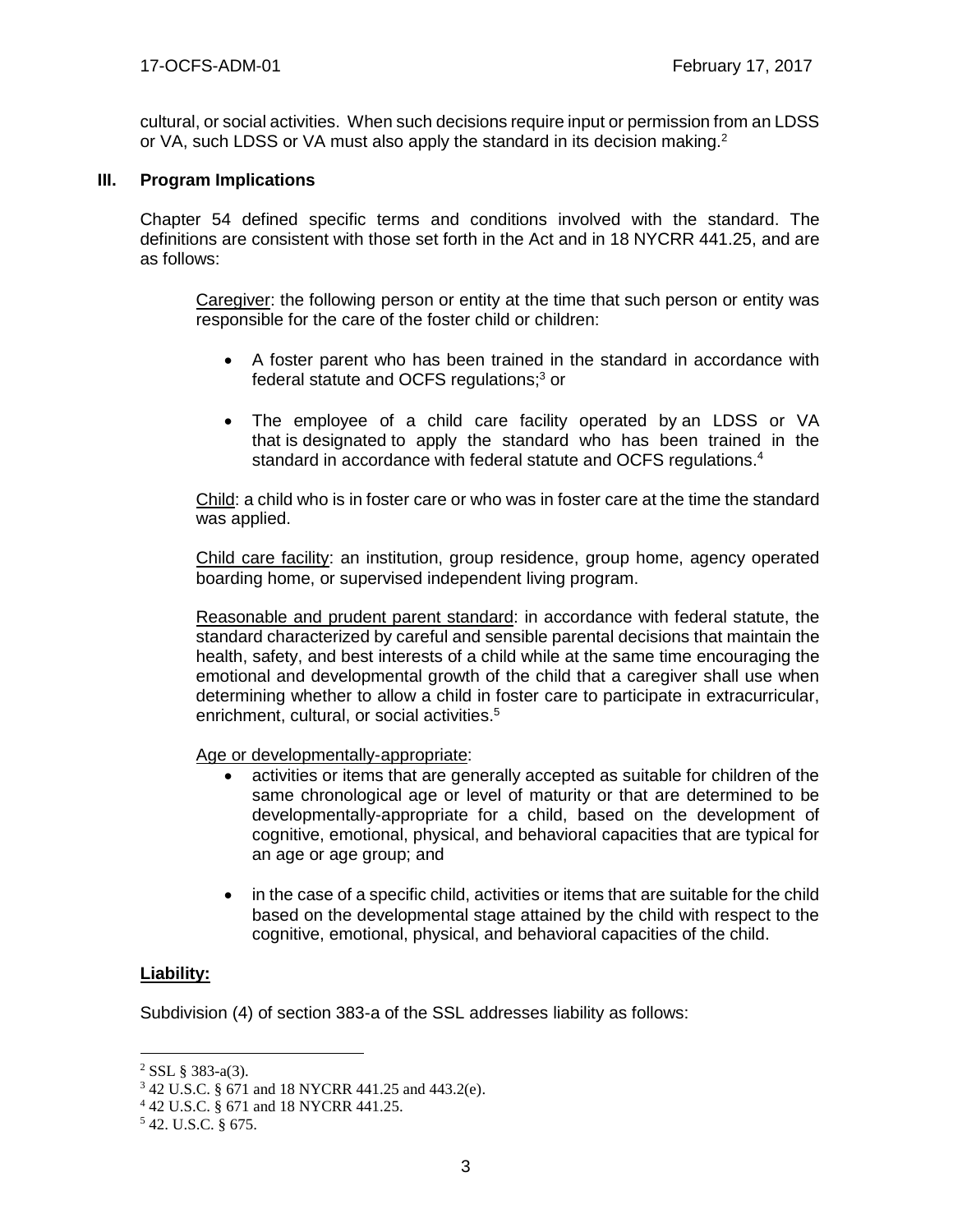The determination of whether a caregiver $6$  is liable for injuries to the child in foster care that occur as a result of participation in age or developmentally appropriate extracurricular, cultural, or social activities is based upon whether the decision to allow participation was made in compliance with the standard and any other factors as required by law.

If the child in foster care is injured as a result of the decision to allow participation in such activities, the caregiver is not liable for such injuries if the decision to allow such participation was made in compliance with the standard **and** the caregiver had completed the training on the standard that has been approved and issued by OCFS.

In the event that an LDSS or VA makes or is involved in making the decision to allow a youth in foster care to participate in age or developmentally appropriate activities, and the caregiver had been trained in the standard as noted above and made the decision in compliance with the standard, the same immunity from liability standard also applies to the LDSS or VA. If the caregiver had not completed the required training on the standard that has been approved and issued by OCFS, or did not apply the standard in conformance with the law, the LDSS or VA will not be afforded immunity under section 383-a of the SSL.

#### **IV. Required Action**

Required actions that result from Chapter 54 in regard to the standard and the availability of immunity for injuries arising from the application of the standard include:

#### **Current and Prospective Foster Parents**:

- 1. Foster parents must apply the standard when deciding whether or not to allow a child in foster care to participate in age or developmentally appropriate extracurricular, enrichment, cultural, or social activities.<sup>7</sup>
- 2. Foster parents who had been certified or approved prior to the effective date of the standard (September 1, 2015) must complete, in its entirety, a training on the standard that has been approved and issued by OCFS. $8$
- 3. Prior to receiving certification or approval as foster parents, prospective foster parents must complete, in its entirety, a training on the standard that has been approved and issued by OCFS.<sup>9</sup> This training must be completed once, unless otherwise instructed.
	- a. Such training must have been completed prior to the event that led to the injury of the child in order for the foster parent, VA or LDSS to apply the immunity protection set forth in Chapter 54. As such, documentation that OCFS approved and issued training on the standard was completed in its entirety and when such training was completed is highly important not only to the foster parent, but also to the LDSS or VA. Given statute of limitations standards involving injuries to minors, it could be years before litigation arises. As such, **OCFS strongly recommends the following**:

 $\overline{a}$ 

 $6$  For the purpose of this ADM, the term "caregivers" refers to foster parents or employees of a child care facility that are designated to apply the standard.

 $7$  SSL § 383-a (3).

<sup>8</sup> 18 NYCRR 443.2(e).

 $9$  18 NYCRR 443.2(e).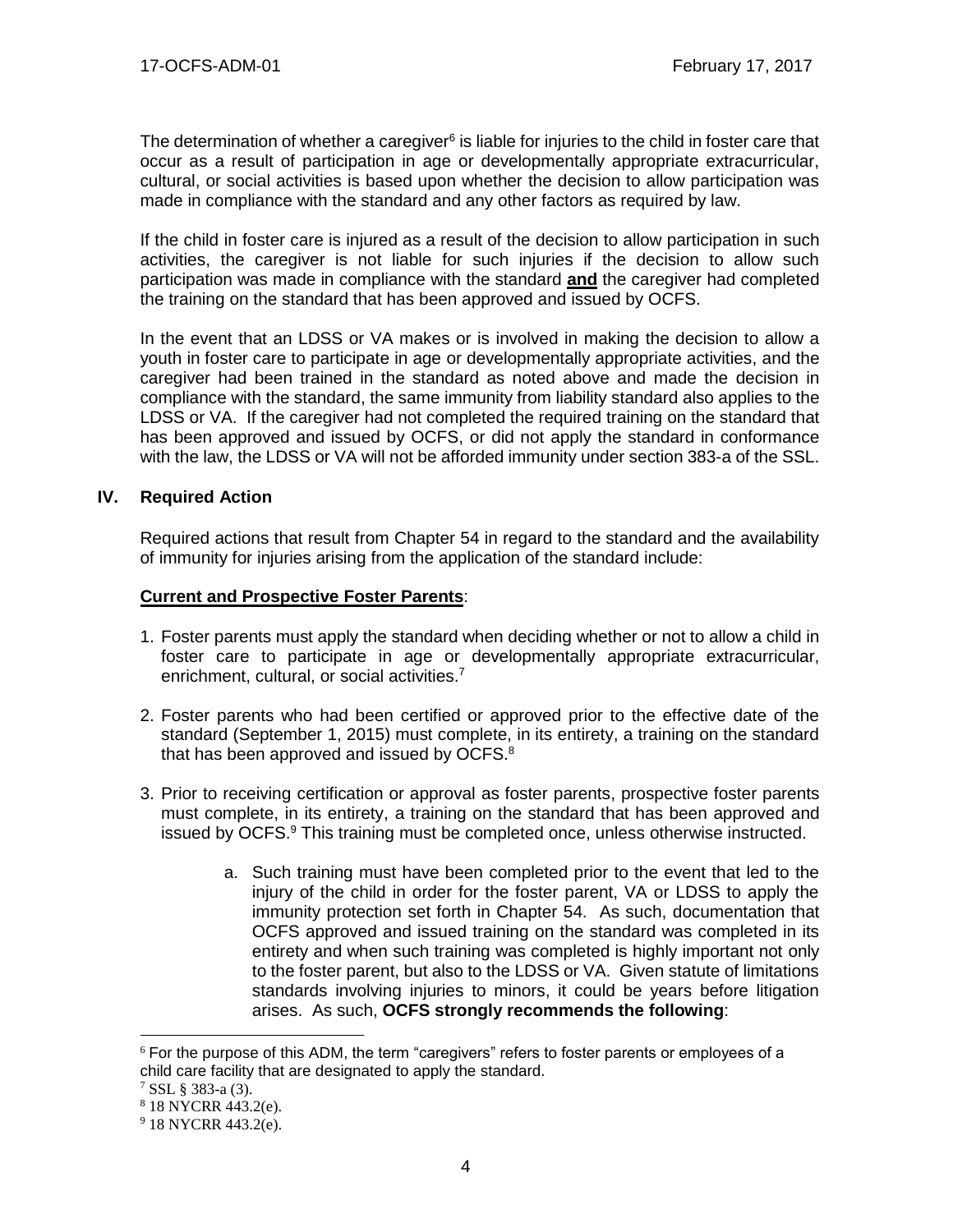- i. The LDSS or VA provide the prospective foster parent(s) with a certificate of completion of the training, maintain a copy of the certificate in the foster parent's file, and record the training in the Foster and Adoptive Home Development (FAD) part of CONNECTIONS. Specifically, on the F/A Home Member Training List/Detail window as "Applying the Reasonable and Prudent Parent Standard Training".
- ii. LDSSs and VAs maintain a record of which current and prospective foster parents have been trained to apply the standard.

#### **Designated Employee of a Child Care Facility operated by a LDSS or VA:**

- 1. LDSSs and VAs must designate at least one employee in each child care facility it operates to apply the standard.<sup>10</sup>
- 2. The designated employee(s) in each child care facility must apply the standard when deciding whether or not to allow a child in foster care to participate in age or developmentally appropriate extracurricular, enrichment, cultural, or social activities.<sup>11</sup>
- 3. The designated employee who applied the standard must document any information in regard to applying the standard, and must document the child's participation in normative experiences in the child's case record in CONNECTIONS.
- 4. The designated employee(s) must complete, in its entirety, a training on the standard that has been approved and issued by OCFS.<sup>12</sup> This training must be completed once, unless otherwise instructed.
	- a. Such training must have been completed prior to the event that led to the injury of the child in order for the designated employee, VA, or LDSS to apply the immunity protection set forth in Chapter 54. As such, documentation that OCFS approved and issued training on the standard was completed in its entirety and when such training was completed is highly important not only to the designated employee, but also to the LDSS or VA. Given statute of limitations standards involving injuries to minors, it could be years before litigation arises. As such, **OCFS strongly recommends the following**:
		- i. The LDSS or VA operating the child care facility provide the employee with a certificate of completion of the training and maintain a copy of the certificate in the designated employee's file.
		- ii. The LDSS or VA operating the child care facility maintain a record of who has been trained to apply the standard.

 $\overline{a}$ 

<sup>&</sup>lt;sup>10</sup> 18 NYCRR 441.25(c).

 $11$  SSL  $\frac{1}{2}$  383-a(3).

<sup>12</sup> 18 NYCRR 441.25(c).